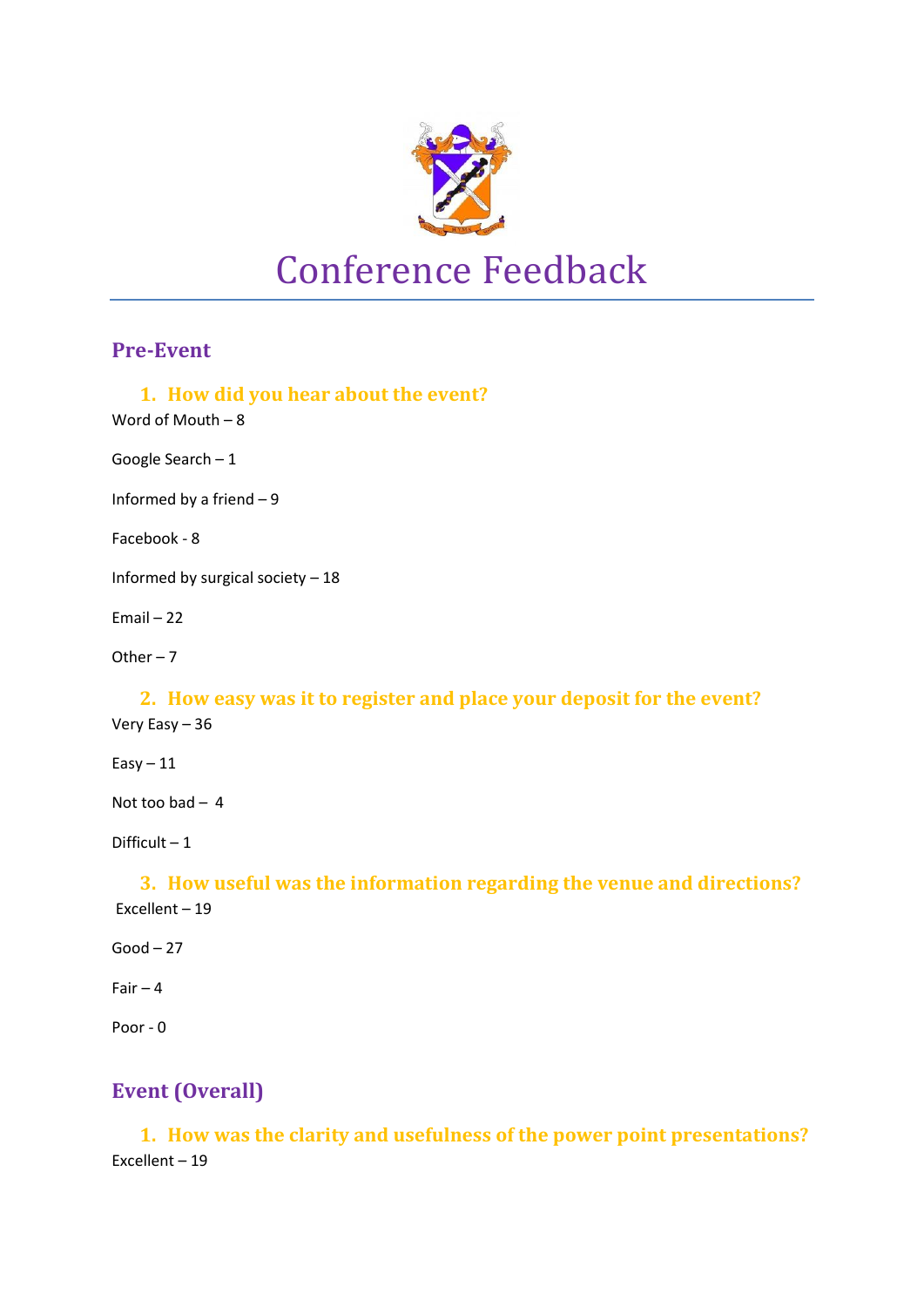$Good-27$ 

Fair  $-0$ 

Poor – 0

# **2. How would you rate the general standard of the speakers?**

Excellent – 23

 $Good-10$ 

Fair  $-0$ 

Poor – 0

# **3. Lectures (indiciual lectures):**

5 is excellent 1 is poor

Mr Spink

5 - 21

- 4 28
- 3 3
- $2 0$

 $1 - 0$ 

Mr Kiely

5 - 37

4 - 9

3 - 0

 $2 - 0$ 

 $1 - 0$ 

Professor Mansfield

- 5 14
- $4 20$
- $3 5$
- $2 0$
- $1 0$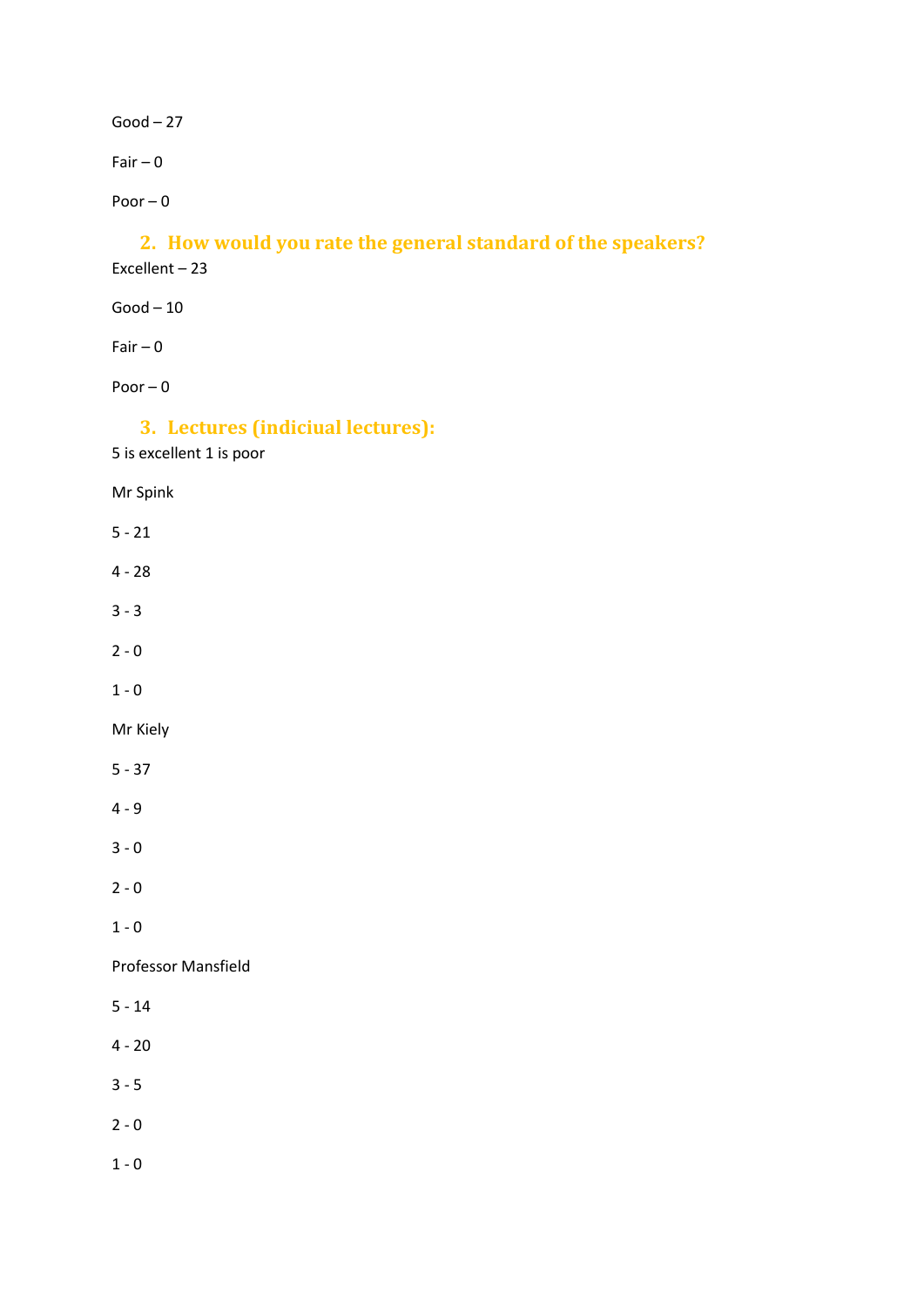**4. How do you rate the relevance of the event to your future career?** Excellent – 16

 $Good - 32$ 

 $Fair - 2$ 

Poor  $-0$ 

# **5. How would you rate the general friendliness of the faculty and orgnaisers?**

Very friendly – 31

Friendly – 15

Indifferent – 1

Grumpy – 0

### **Surgical Skills Workshops**

5 is excellent 1 is poor

**Basic Suture Skills**  $5 - 11$  $4 - 3$ 3 - 0  $2 - 0$  $1 - 0$ **Plastic Suture Skills**  $5 - 1$  $4 - 2$  $3 - 1$  $2 - 0$  $1 - 0$ **Laparoscopic Surgical Skills** 5 - 6 4 - 4  $3 - 0$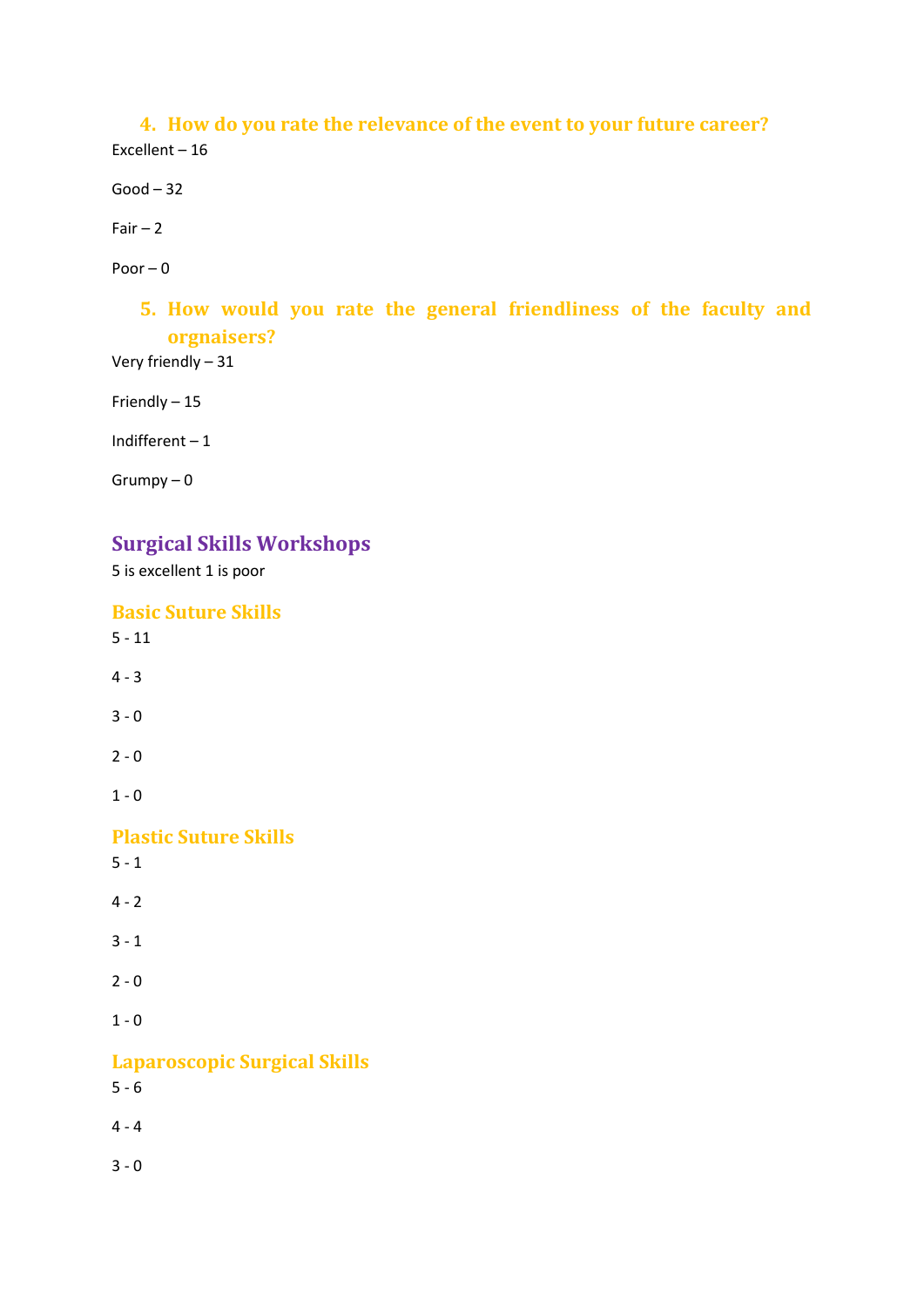$2 - 0$  $1 - 0$ **Neurosurgery Skills**   $5 - 7$ 4 - 7 3 - 1  $2 - 0$  $1 - 0$ **Orthopaedic Surgical Skills**   $5 - 5$ 4 - 6 3 - 0  $2 - 0$  $1 - 0$ 

# **Careers Workshops**

5 is excellent 1 is poor

# **Portfolio Skills**

 $1 - 0$ 

# **How to get into surgery**

5 - 8

- $4 7$
- $3 2$
- $2 0$
- $1 0$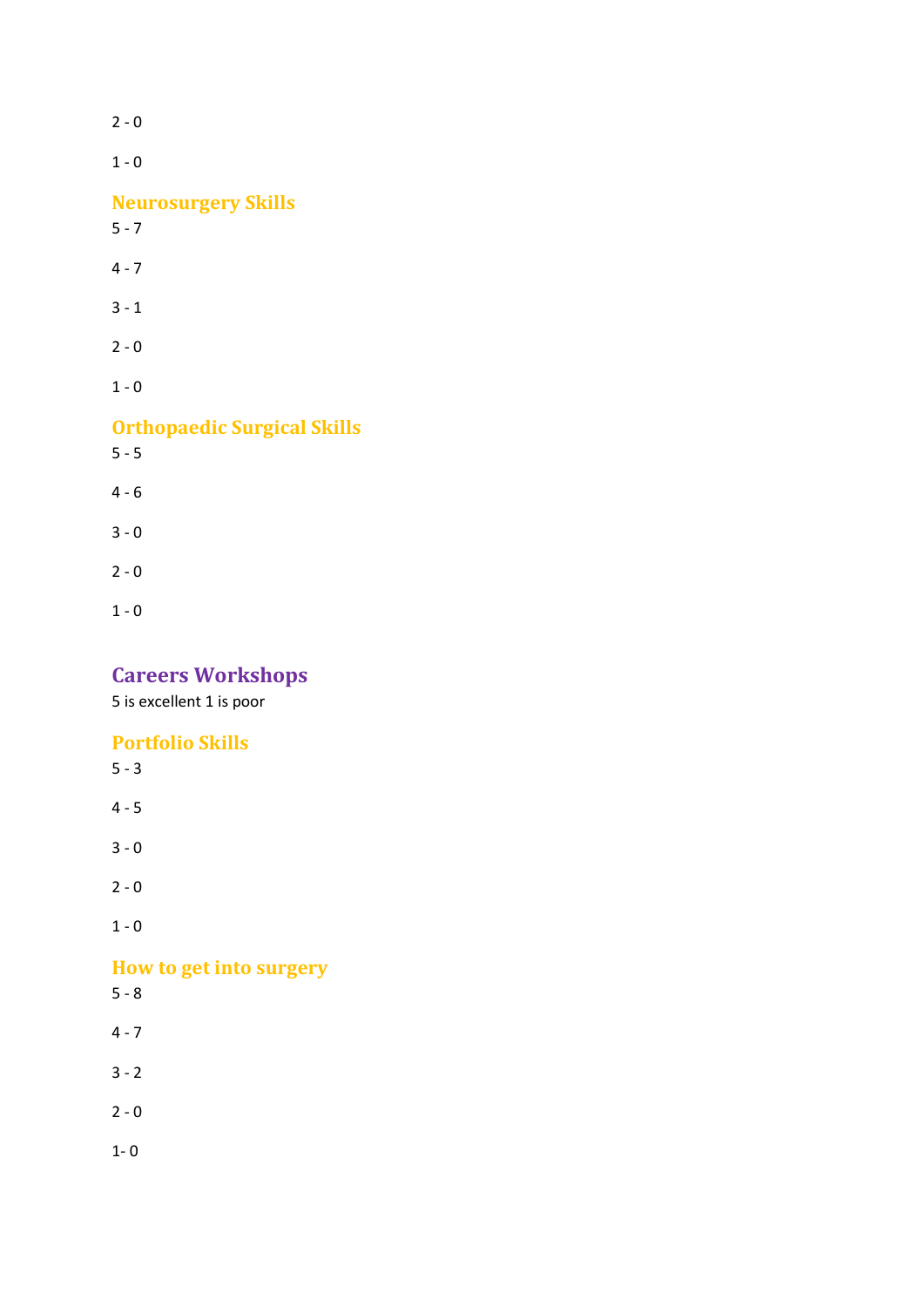#### **Research Poster skills**

 $5 - 12$ 

 $4 - 5$ 

 $3 - 1$ 

 $2 - 0$ 

 $1 - 0$ 

**Women in surgery**

 $5 - 0$ 

 $4 - 2$ 

 $3 - 1$ 

 $2 - 0$ 

 $1 - 0$ 

### **General**

#### **1. Would you Recommend this event to a friend?**

Most certainly – 34

Most Probably – 19

Maybe  $-0$ 

No way  $-0$ 

#### **2. Would you consider attending a future Doctors Acadmy Event?** Most certainly – 34

Probably – 19

Yes, I think so  $-0$ 

No way  $-0$ 

- **3. What are the things that you think could have been done better during the event? What would you recommend for the event next time?**
- **4. Please tellus your overall impression about the organisation, presentation and relevance of the event**

5 is excellent 1 is poor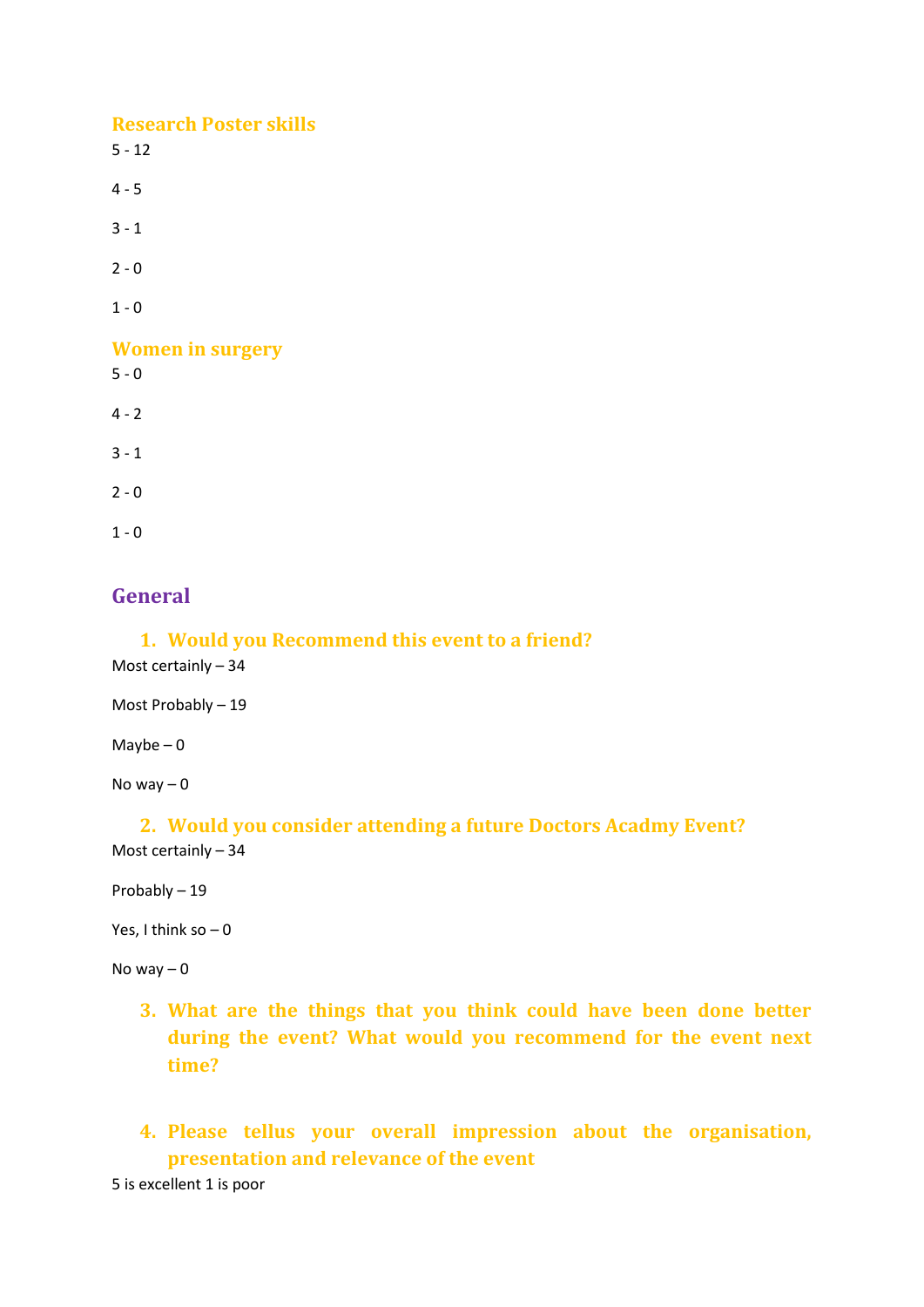$1 - 0$ 

#### **Comments**

It all went very well. Nothing needs changing.

Really good informative research poster session.

Introduction talk could be shortened as the parts about HYMS are interesting but not relevant as most are medical students already.

Poster presentations should be presented in a less noisy environment so that the judges can hear.

Give instructions for making posters. It should be standardised between applicants.

Context of introductory speech a little misguided for the conference.

More workshops, advanced notice about presenting opportunity.

Introduction talk felt like an open day talk to convince us to apply to HYMS which seems pointless as majority are already at medical school. Shorten greatly or change.

It would be nice if there was time to do more than one of the workshops. Particularly the careers ones.

The woman in a mans world lecture was a little disjointed.

More information on different specialities.

More speciality talks.

More workshop options.

The talks and workshops in the same building.

Relevant for everyone waning to go into surgery.

More speakers possible.

There were all of people helping out and all seemed well informed about what was happening and when. Great speakers too.

Great quality speakers and workshops.

Great.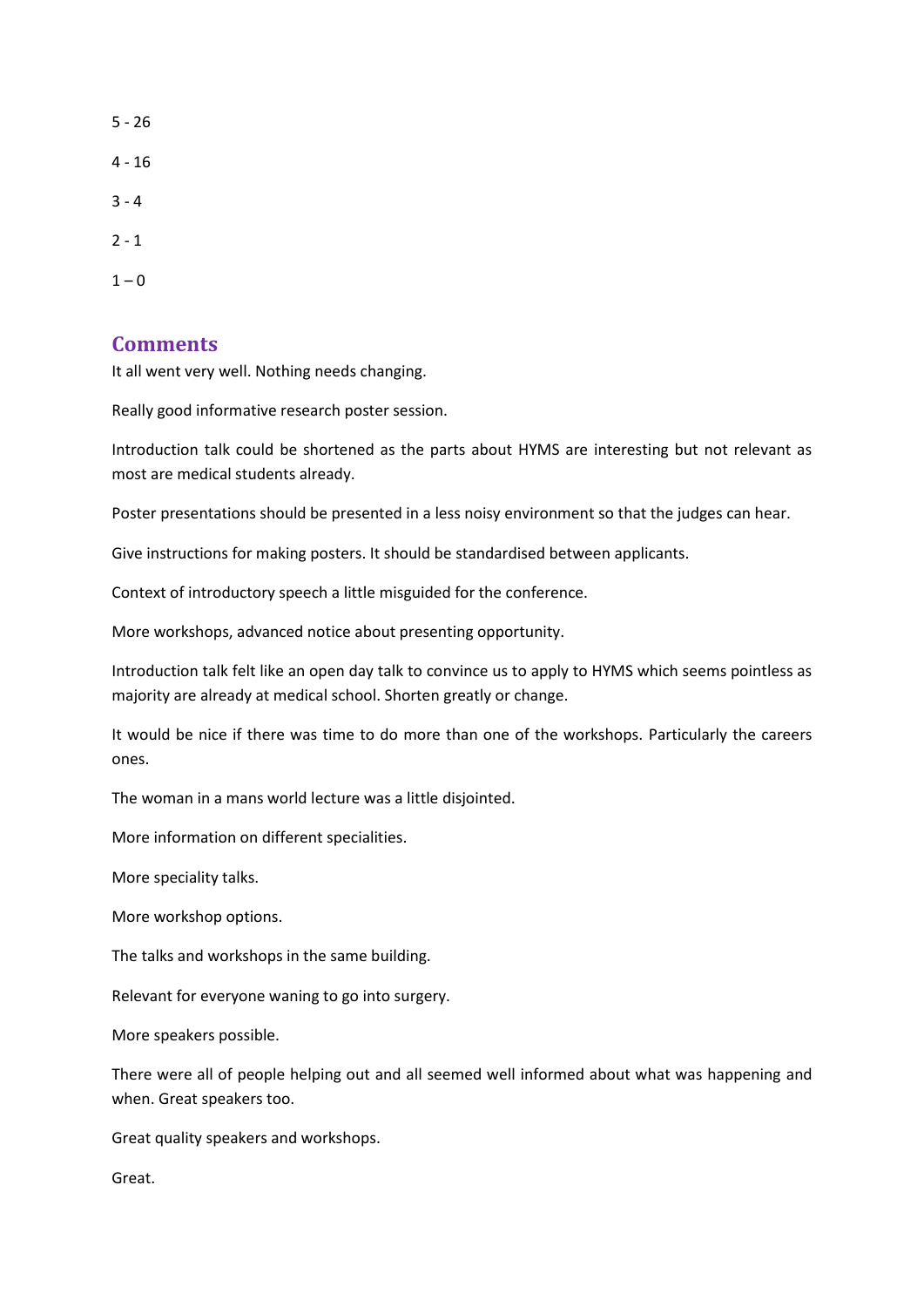More time allocated to practical skills.

More time for the practical skills workshops.

Perhaps more info about how to get from the train station to the university.

Maybe a chance to rotate or experience more than one practical workshop I the time permitted.

Like the range of talks and opportunities to ask questions and information packs.

Fantastic speakers. Excellent workshops. Inspiring.

Really good. Nice to have been involved as a sixth former.

More workshops. More paediatric surgery stuff.

It looked as though the speakers were left alot. At one point I had to show them where to go as they looked lost. More bins and general toilet signs and directions needed.

Good shout but felt a little disorganised and bitty.

Having power points for careers workshop already open and ready in tools. More specific optics for lectures.

The options for skills sessions were different on the Internet selection. I chose laparoscopy an there was no neurosurgery option. On the day I got neurosurgery which I was happy with anyway.

Did not need talk on HYMS. Seemed odd when most of us are at medical school already.

Really well organised day and brilliant speakers and options for workshops.

More time to be able to go to more workshops.

Good overview and very well organised.

Very informative, perhaps copies of presentations could be given.

More time for workshops.

Opportunity to attend multiple workshops. Especially skills workshops. Obviously might not be feasible due to time constraints.

Good event, great calibre of speakers an guests. Really enjoyable and informative.

More workshop sessions (trauma surgery, intubation, interossesous access, FAST scan). Maybe with less duration so can fit in more. Rotation around different sessions would be good too.

The venue is a bit too spread out, keeping everything in one building would be more practical.

On the how to get into surgery talk I think it would be useful I have a power point (any visual) presentation of the main points rather than just a talk.

Very well done. Thank you very much or organising it.